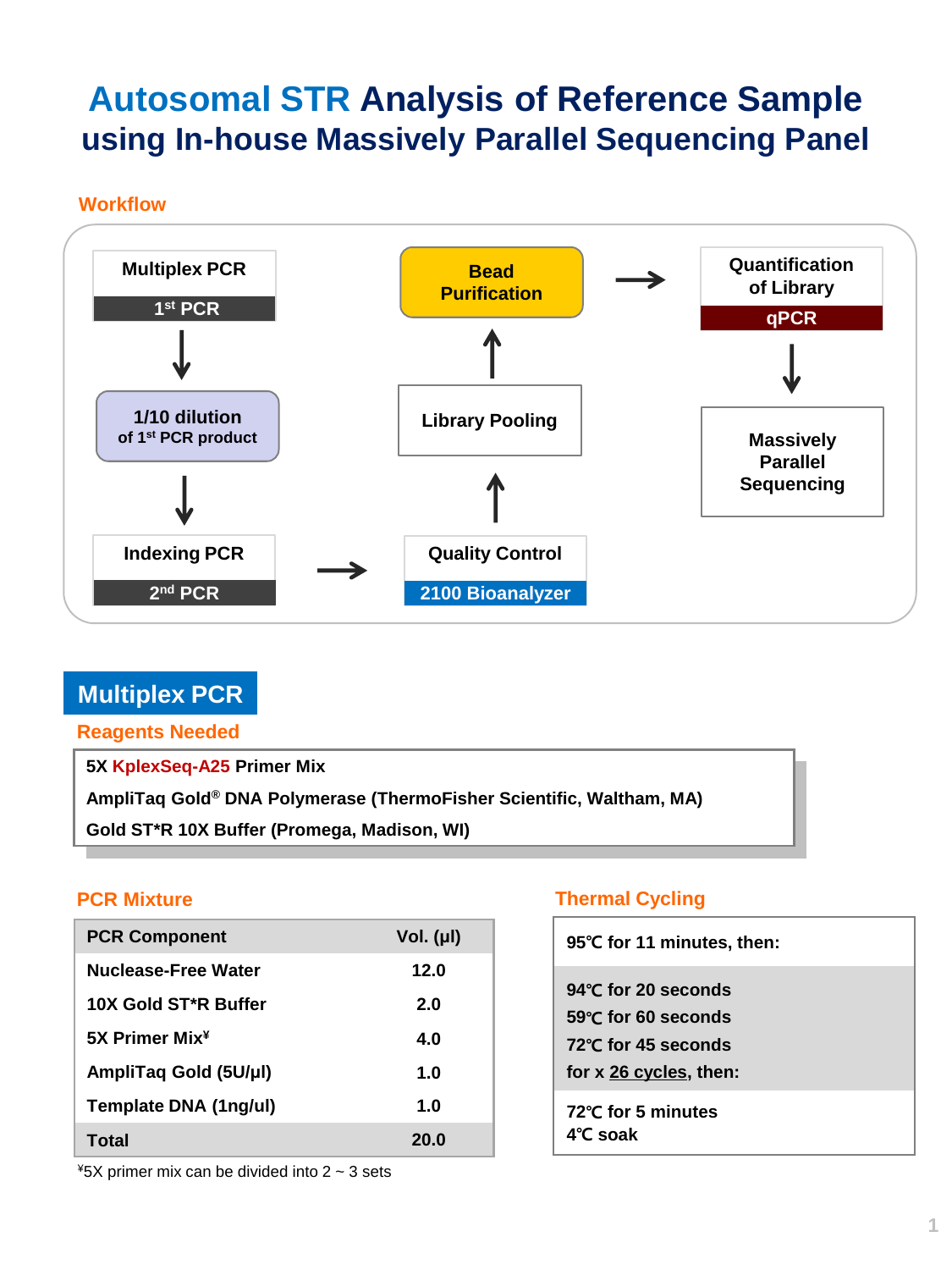# **Autosomal STR Analysis of Reference Sample using In-house MPS Panel (continued)**

# **Indexing PCR**

**Reagents Needed**

**Nextera® XT v2 index kit (Illumina ® , Inc., San Diego, CA) AmpliTaq Gold® DNA Polymerase (ThermoFisher Scientific, Waltham, MA) Gold ST\*R 10X Buffer (Promega, Madison, WI)**

| <b>PCR Component</b>                     | Vol. $(\mu I)$ |
|------------------------------------------|----------------|
| Nuclease-Free Water                      | 12.5           |
| 10X Gold ST*R Buffer                     | 2.0            |
| Index $1$ (i7)                           | 2.0            |
| Index $2$ (i5)                           | 2.0            |
| AmpliTaq Gold (5U/µl)                    | 0.5            |
| 1/10 diluted 1 <sup>st</sup> PCR product | 1.0            |
| Total                                    | 20.0           |

## **PCR Mixture Thermal Cycling**

| 95°C for 15 minutes, then:                                                                           |
|------------------------------------------------------------------------------------------------------|
| 94°C for 20 seconds<br>$61^{\circ}$ C for 30 seconds<br>72℃ for 45 seconds<br>for x 15 cycles, then: |
| 72℃ for 5 minutes<br>4°C soak                                                                        |

# **Quality Control**

**Materials and Reagents Needed**

**Agilent 2100 Bioanalyzer (Agilent Technologies, Inc., Santa Clara, CA) Agilent DNA 1000 kit (Agilent Technologies, Inc., Santa Clara, CA)**

### **Protocol**

**According to the Agilent 2100 Bioanalyzer and DNA 1000 kit User's Manuals Finally, normalize each library to 10ng/ul and pool them in equal volume**